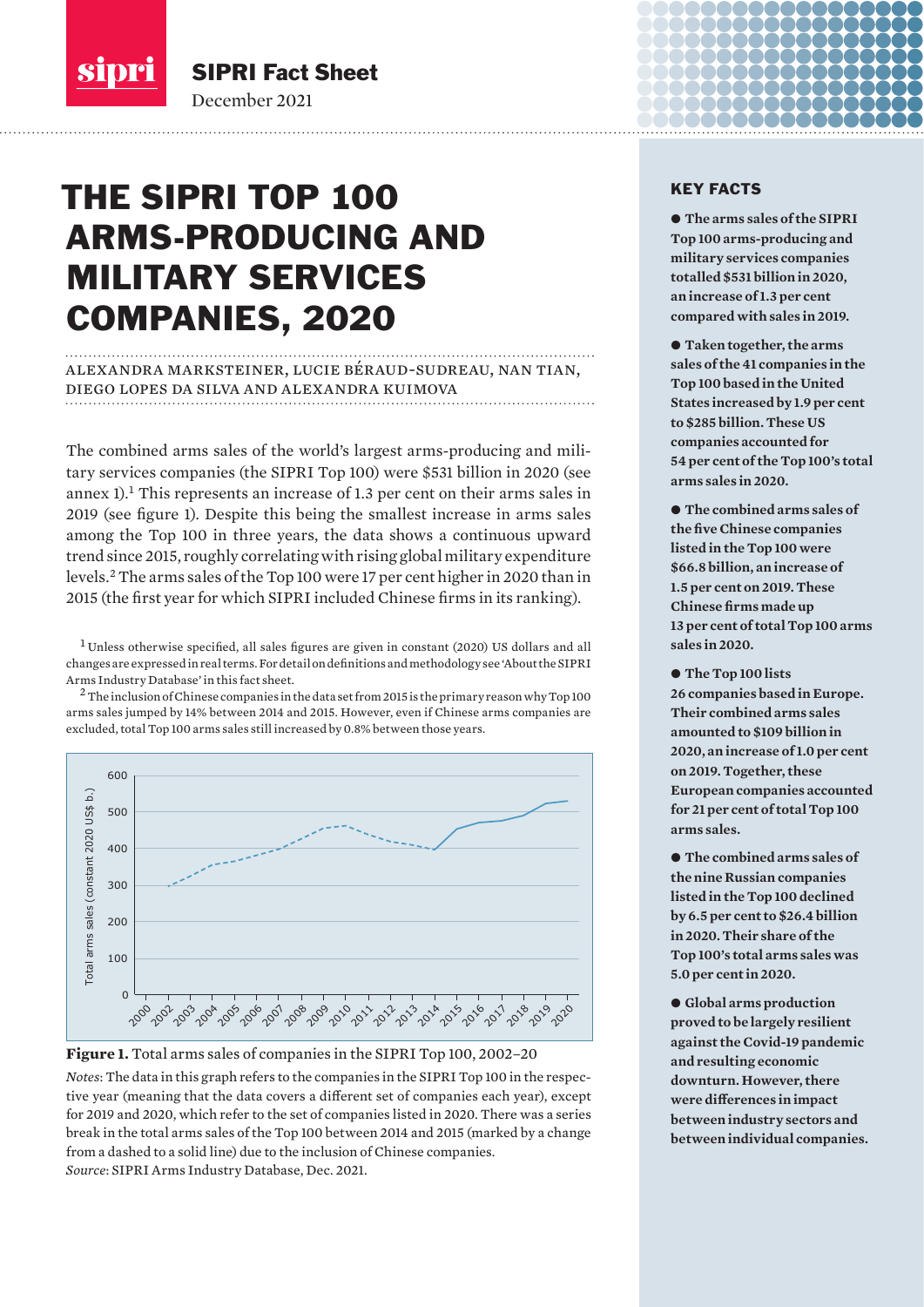**Table 1.** The 10 largest increases in arms sales as a share of total sales among arms companies in the SIPRI Top 100, 2020 All sales figures are in millions of constant (2020) US dollars. Arms sales figures for 2020 are rounded to the nearest \$10 million and percentage shares are rounded to whole numbers.

| Company                     | Country              | Arms<br>sales,<br>2020 | Arms<br>sales,<br>2019 | Total<br>sales.<br>2020 | Total<br>sales.<br>2019 | as a $%$ of<br>total sales.<br>2020 | Arms sales Arms sales Change in<br>as a $%$ of<br>total sales.<br>2019 | share in<br>% points,<br>$2019 - 20$ |
|-----------------------------|----------------------|------------------------|------------------------|-------------------------|-------------------------|-------------------------------------|------------------------------------------------------------------------|--------------------------------------|
| Boeing                      | <b>United States</b> | 32130                  | 34090                  | 58158                   | 77722                   | 55                                  | 44                                                                     | 11                                   |
| Safran                      | France               | 4510                   | 3631                   | 18805                   | 28214                   | 24                                  | 13                                                                     | 11                                   |
| Curtiss-Wright Corp.        | <b>United States</b> | 1260                   | 1096                   | 2391                    | 2526                    | 53                                  | 43                                                                     | 9                                    |
| Meggitt                     | United Kingdom       | 980                    | 1064                   | 2159                    | 2944                    | 46                                  | 36                                                                     | 9                                    |
| Israel Aerospace Industries | Israel               | 3510                   | 3173                   | 4184                    | 4233                    | 84                                  | 75                                                                     | 9                                    |
| Oshkosh Corp.               | <b>United States</b> | 2260                   | 2061                   | 6857                    | 8509                    | 33                                  | 24                                                                     | 9                                    |
| Hanwha Corp.                | South Korea          | 1170                   | 983                    | 3398                    | 3786                    | 34                                  | 26                                                                     | 8                                    |
| Rolls-Royce                 | United Kingdom       | 4870                   | 4771                   | 15159                   | 19986                   | 32                                  | 24                                                                     | 8                                    |
| Fincantieri                 | Italy                | 2660                   | 2171                   | 6701                    | 6675                    | 40                                  | 33                                                                     | $\overline{7}$                       |
| Rheinmetall                 | Germany              | 4240                   | 4031                   | 6697                    | 7165                    | 63                                  | 56                                                                     | 7                                    |

Corp. = corporation.

*Notes*: Percentage shares and changes calculated using the data in this table may not precisely correspond to those stated due to rounding. For detail on definitions and methodology see annex 1 and 'About the SIPRI Arms Industry Database' in this fact sheet.

*Source*: [SIPRI Arms Industry Database](https://www.sipri.org/databases/armsindustry), Dec. 2021.

#### THE EFFECTS OF COVID-19 ON GLOBAL ARMS PRODUCTION

Global arms production was largely resilient against the shock of the Covid-19 pandemic and the resulting economic downturn. While the global economy contracted by 3.1 per cent in 2020, the aggregated arms sales of the Top 100 increased. This can be attributed to at least three key factors. First, the arms industry, like many other economic sectors, benefited from expansionary fiscal policies during the first year of the pandemic. Military manufacturers were largely shielded by sustained government demand for military goods and services. Second, some states rolled out specific measures to mitigate the effects of government-mandated lockdowns on their arms companies, such as accelerated payments or order schedules. Third, because arms procurement contracts usually span several years, many arms companies were able to make gains on orders placed before the outbreak of the health crisis.

However, despite these and other factors, global arms production was not fully immune to the impact of the pandemic. In many cases, measures taken to slow the spread of the virus disrupted supply chains and delayed deliveries. The pandemic also affected restructuring, as exemplified by the cancelled merger of Hexcel and Woodward, both of which are based in the United States and produce components for military aircraft. Had the merger taken place as planned, the resulting company would probably have entered the Top 100 in 2020.

During 2020, the first year of the Covid-19 pandemic, many companies involved in both the civilian and the military sectors saw a rise in their arms sales as a proportion of their total sales. This means that their military sales either grew faster or declined at a slower rate than their civilian sales, or remained stable while civilian sales fell. It illustrates the relative resilience of the demand for military goods and services, which—even before the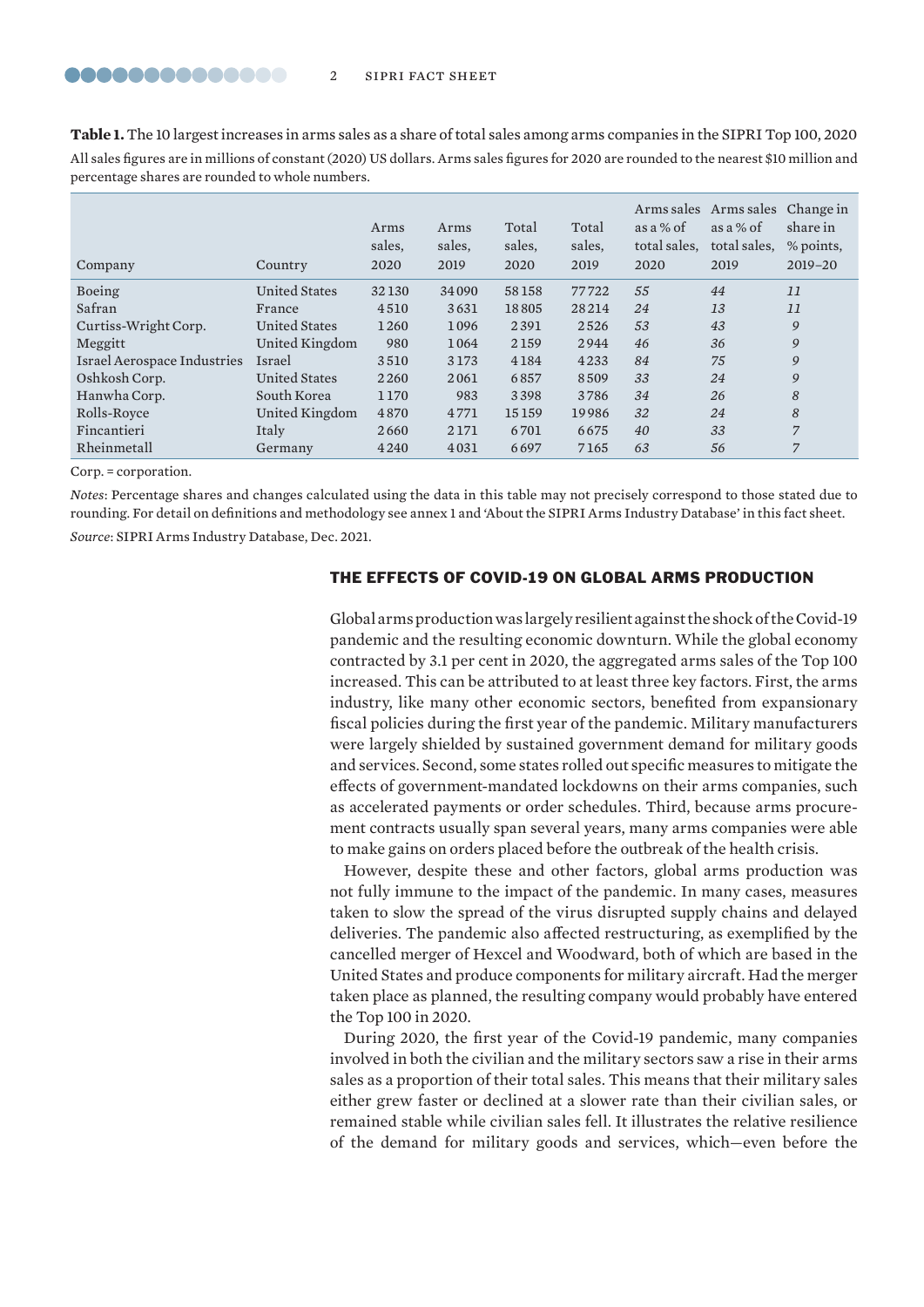pandemic—was somewhat insulated from the business cycles experienced in the commercial sector.

The companies in the Top 100 that recorded the largest increases in arms sales as a share of total sales in 2020 included Boeing and Safran, both of which increased their share by more than 10 percentage points (see table 1). Several of these companies are involved in the civilian aerospace sector, which was hit particularly hard during the first year of the pandemic. Of the companies listed in the Top 100, only 15 saw a decrease in their arms sales share of one percentage point or more. Of those, seven are Russian companies, which are currently implementing a government policy to diversify their product lines and increase their sales in the civilian sector to 30 per cent of their total sales by 2025 and 50 per cent by 2030.

#### REGIONAL DEVELOPMENTS IN THE TOP 100

#### United States

With 41 arms companies, the USA hosted the highest number of companies ranked in the Top 100 of any country worldwide. Together, their arms sales amounted to \$285 billion, an increase of 1.9 per cent compared with 2019 (see figure 2). US companies accounted for 54 per cent of the combined arms sales of the Top 100 (see figure 3).

Since 2018, the top five arms companies in the ranking have all been based in the USA. Lockheed Martin, by far the largest arms company in the world, has occupied the top rank every year since 2009. In 2020 its revenue from arms sales and military services totalled \$58.2 billion or 11 per cent of the Top 100's total arms sales. Of the companies included in the 2020 ranking, Lockheed Martin recorded the largest absolute year-on-year growth in arms sales of \$4.2 billion (or 7.7 per cent in real terms).

Raytheon Technologies is the world's second largest arms company with arms sales of \$36.8 billion. It was formed by the merger of Raytheon Company and United Technologies Corporation in 2020. Compared with the combined (pro forma) arms sales of these two firms in 2019, its arms sales in 2020 were 5.7 per cent lower.

Boeing, one of the world's largest military aerospace manufacturers, ranked third. Due to the Covid-19 pandemic and the impact of governmentmandated lockdowns and travel restrictions on



**Figure 2.** Percentage change in arms sales of companies in the SIPRI Top 100, by country, 2019–20

*Notes*: The change refers to the companies in the Top 100 for 2020. Figures are based on arms sales in constant (2020) US dollars. The category 'Other' consists of countries whose companies' arms sales comprise less than 1.0% of the total: Canada, Norway, Poland, Singapore, Spain, Sweden, Turkey, the United Arab Emirates and Ukraine. *Source*: [SIPRI Arms Industry Database,](https://www.sipri.org/databases/armsindustry) Dec. 2021.



**Figure 3.** Share of total arms sales of companies in the SIPRI Top 100 for 2020, by country

*Notes*: The Top 100 classifies companies according to the country in which they are headquartered. This means that sales by an overseas subsidiary are counted towards the total for the parent company's country. The Top 100 does not encompass the entire arms industry in each country covered, only the largest companies. The category 'Other' consists of countries whose companies' arms sales comprise less than 1.0% of the total: Canada, Norway, Poland, Singapore, Spain, Sweden, Turkey, the United Arab Emirates and Ukraine. Percentage shares may not add up to a total of 100% due to rounding.

*Source*: [SIPRI Arms Industry Database](https://www.sipri.org/databases/armsindustry), Dec. 2021.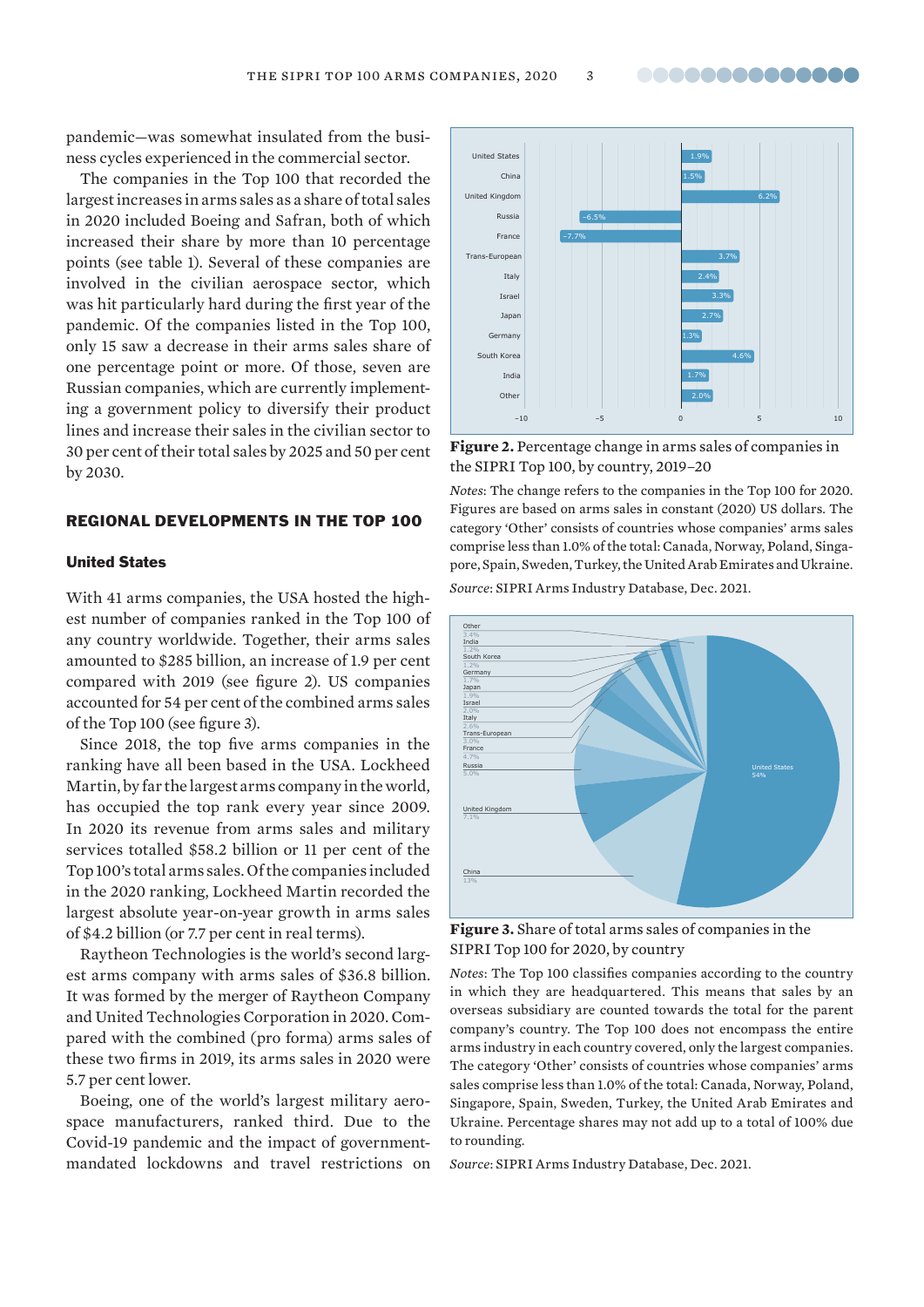#### **Box 1.** The evolving role of technology companies in the arms industry

Advances in information and communication technologies (ICT) over the past two decades have changed the character of war as well as the military technical and industrial base. The adoption of network-centric warfare doctrines in the 2000s fuelled the demand for enabling technologies, especially in the United States. This meant that ICT specialists, as well as systems integrators, recorded increasing volumes of arms sales. The arms sales of Leidos, for example, have grown by 68 per cent since 2013, when it restructured to focus on ICT solutions; it ranked 16th in 2020 with arms sales of \$7.3 billion. Other large ICT companies include Booz Allen Hamilton (ranked 19th) and CACI International (ranked 29th), with arms sales of \$5.5 billion and \$4.2 billion in 2020, respectively. More traditional arms industry players moved to acquire companies with a focus on ICT during this time. Notably, General Dynamics acquired CSRA, an information technology solutions provider, for \$9.7 billion in 2018.

In recent years, some technology giants—from Microsoft to Oracle—have sought to deepen their involvement in the arms industry.<sup>*a*</sup> While these companies continue to generate most of their revenue through commercial sales, they are now being selected for high-value military contracts with increasing regularity. This is a clear indication that the US Department of Defense is looking to benefit from Silicon Valley's technical expertise in artificial intelligence, machine learning and cloud computing, which is considered to be far beyond that of more traditional military contractors. Microsoft, for instance, will supply the US Army with integrated visual augmentation devices as part of a 10-year contract awarded in 2021 worth \$22 billion. Another example is the Central Intelligence Agency's cloud enterprise contract awarded in 2020 to a consortium comprising Amazon, Google, IBM, Microsoft and Oracle. The contract is reportedly worth tens of billions of dollars over a 15-year period. The trend also extends across the Atlantic: in 2021 Amazon struck a deal to host classified material belonging to three British intelligence agencies on its Amazon Web Services platform. Nevertheless, so far none of these technology companies has recorded annual arms sales high enough to cross the threshold to be ranked in the SIPRI Top 100.

*<sup>a</sup>* Dunne, J. P. and Sköns, E., '[New technology and the US military industrial complex'](https://www.epsjournal.org.uk/index.php/EPSJ/article/view/362), *Economics of Peace and Security Journal*, vol. 16, no. 2 (2021).

> commercial aviation, Boeing recorded a loss in total sales of \$19.6 billion in 2020. Its arms sales also decreased (by 5.8 per cent) from \$34.1 billion in 2019 to \$32.1 billion in 2020. Northrop Grumman ranked fourth with arms sales of \$30.4 billion or 5.7 per cent of the Top 100 total. General Dynamics was in fifth position with arms sales of \$25.8 billion, equivalent to 4.9 per cent of the total.

# *Mergers and acquisitions in the US arms industry*

To reinforce its military advantage and hedge against perceived threats emanating from what it considers to be its strategic competitors (namely China and Russia), the USA has been investing more heavily in research and development and the procurement of next-generation weapon systems.<sup>3</sup> This has prompted a wave of mergers and acquisitions in the US arms industry in recent years, with some companies looking to broaden their product portfolios to gain a competitive edge when bidding for contracts (see box 1).

The all-stock merger-of-equals between Raytheon Company and United Technologies Corporation, which was finalized in April 2020, was one of the largest mergers in the history of the arms industry. The multibillion merger of L3 Technologies and Harris Corporation was completed a year earlier, in June 2019. The resulting company, L3Harris Technologies, ranked 10th in 2020. The trend continued in 2021 with the merger of Peraton and Perspecta, valued at \$7.1 billion, as well as the acquisition of FLIR Systems by Teledyne Technologies for \$8.2 billion.

The trend of mergers and acquisitions is particularly pronounced in the space sector. For example, in 2018 Northrop Grumman acquired Orbital

<sup>3</sup> Lopes da Silva, D., Tian, N. and Marksteiner, A., '[Trends in world military expenditure, 2020](https://www.sipri.org/publications/2021/sipri-fact-sheets/trends-world-military-expenditure-2020)', SIPRI Fact Sheet, Apr. 2021.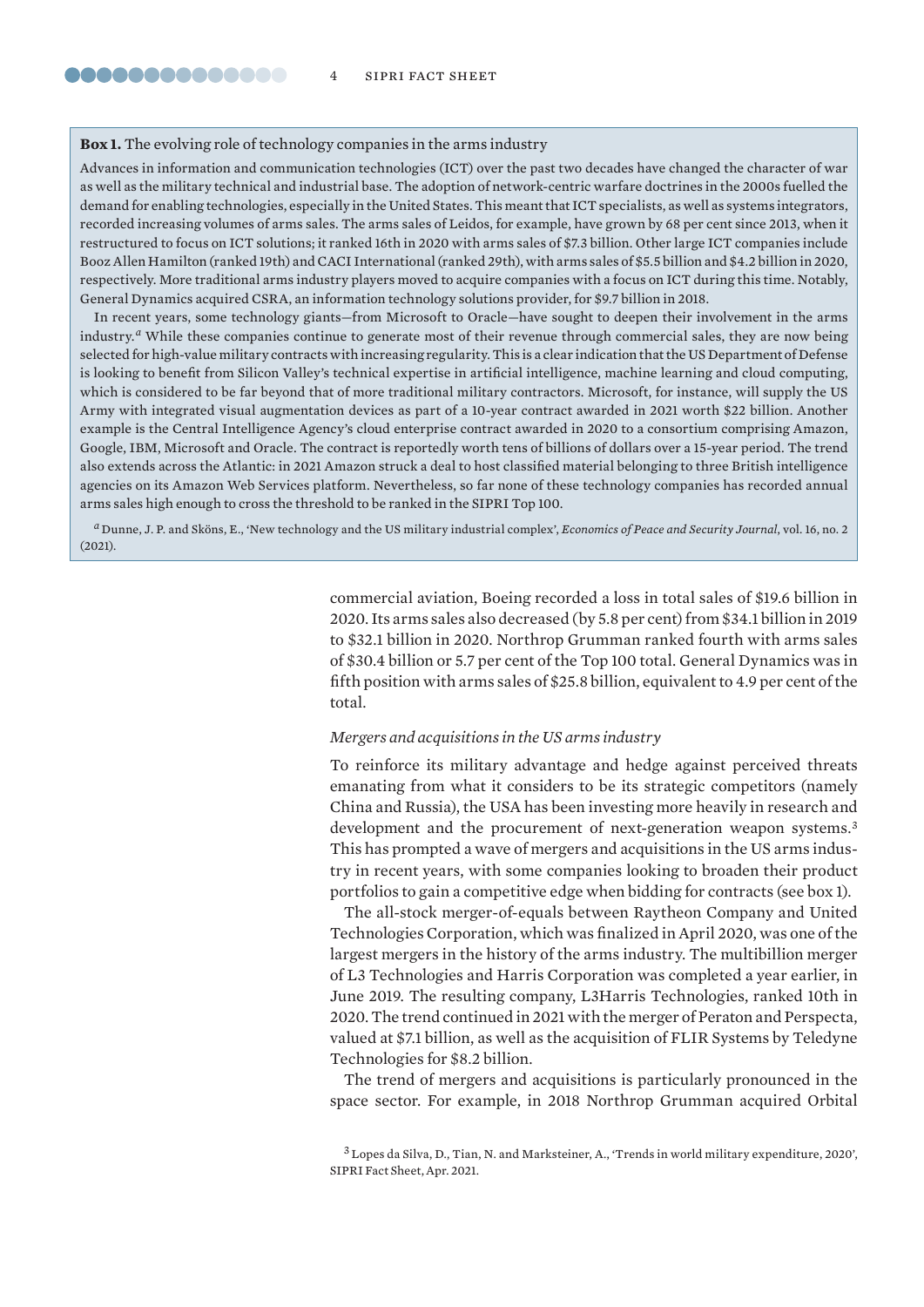ATK, a space systems contractor, for approximately \$9.2 billion. Lockheed Martin followed suit in 2020 by announcing plans to acquire competitor Aerojet Rocketdyne (ranked 75th) for \$4.4 billion, although the deal has yet to be approved by regulators. KBR's (ranked 43rd) acquisition of Centauri, a provider of space and directed energy capabilities, was finalized in October 2020.

#### China

The combined arms sales of the five Chinese companies included in the ranking amounted to an estimated \$66.8 billion in 2020—1.5 per cent more than in 2019. With a 13 per cent share of total Top 100 arms sales, Chinese arms companies had the second highest volume of aggregated arms sales in 2020, behind US firms and ahead of British companies. The rise of China as a major arms producer has been driven by its aim to become more self-reliant in weapons production and by the implementation of ambitious modernization programmes. All five Chinese arms companies ranked among the top 20, with three in the top 10.

With estimated arms sales of \$17.9 billion in 2020, NORINCO (ranked 7th) is China's largest arms company and land systems specialist. NORINCO's arms sales rose by 12 per cent in 2020, in part because the company deepened its involvement in emerging technologies and contributed to the development of the BeiDou military–civil navigation satellite system. Estimated arms sales for AVIC (ranked 8th), China's main military aircraft producer, declined by 1.4 per cent in 2020 to \$17.0 billion. However, the decrease is probably due to exchange rate fluctuations, as its arms sales increased in nominal terms. The third Chinese company with arms sales high enough to rank in the top 10 was CETC (ranked 9th), the country's leading producer of military electronics. At \$14.6 billion, CETC's arms sales fell by 6.0 per cent in 2020. CASIC (ranked 12th), one of China's leading producers of missile and space systems, also recorded a drop in arms sales. CASIC's arms sales of \$11.9 billion in 2020 were 2.8 per cent lower than in 2019. The fifth Chinese company in the Top 100 was CSGC (ranked 20th), which manufactures military vehicles. CSGC's arms sales rose by 13 per cent in 2020 to \$5.4 billion.

All the Chinese companies in the Top 100 are state-owned enterprises producing both military and civilian products. Most of the revenue generated by these five companies is derived from civilian sales. Arms sales as a share of total sales range from 16 per cent for CSGC to 43 per cent for CETC.

#### Europe

There were 26 European companies ranked in the Top 100 in 2020. Together, they accounted for 21 per cent of total Top 100 arms sales or \$109 billion, up by 1.0 per cent compared with 2019. Of these firms, seven are headquartered in the United Kingdom, six in France, four in Germany, two in Italy and one each in Norway, Poland, Spain, Sweden and Ukraine. Two of the 26 companies, Airbus and MBDA, are categorized as 'trans-European' since their ownership and control structures are located in more than one European country.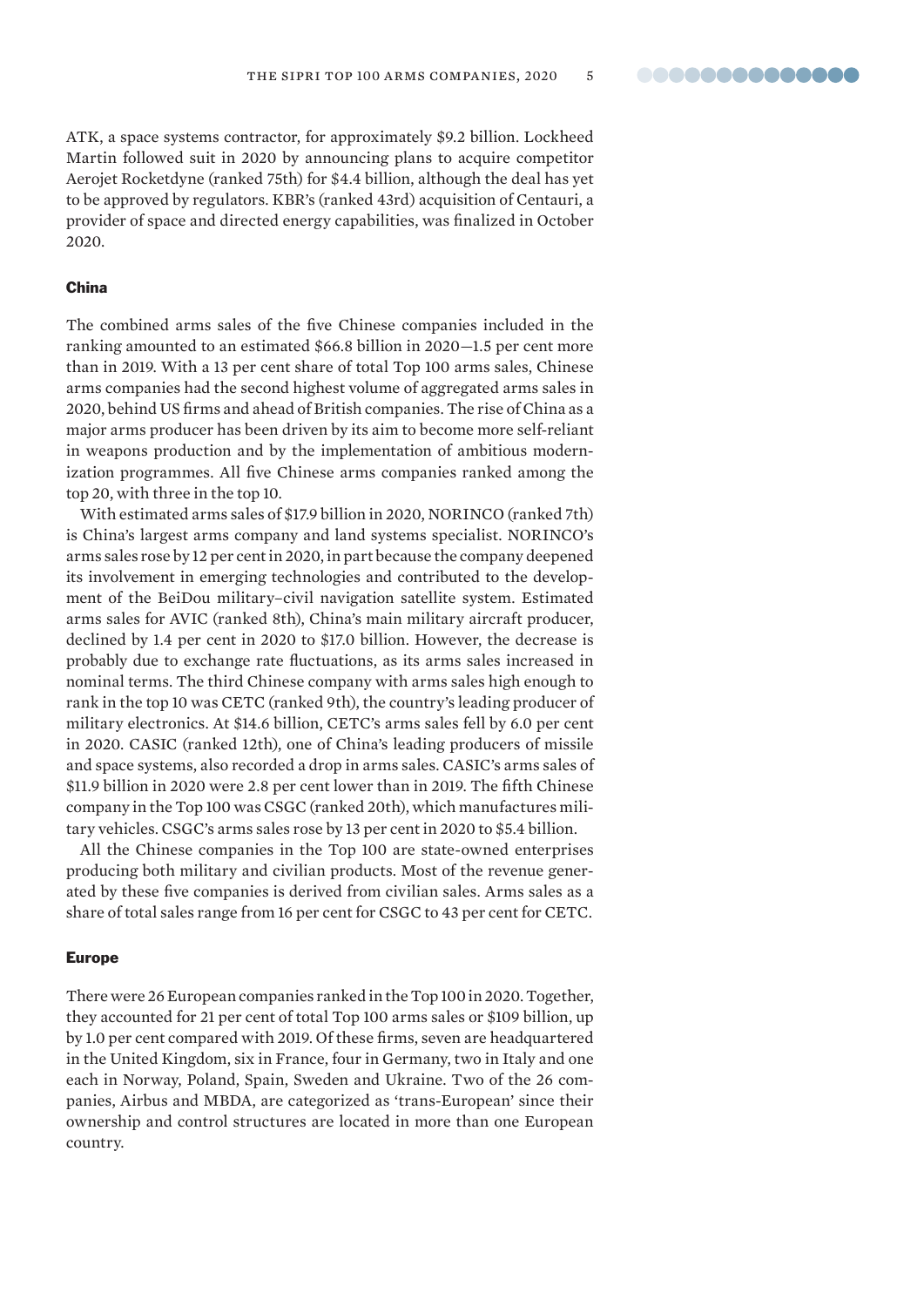The arms sales of the seven companies based in the **UK** amounted to \$37.5 billion in 2020, equivalent to a share of 7.1 per cent of the Top 100 total. Their arms sales were 6.2 per cent higher in 2020 than in 2019. BAE Systems (ranked 6th) was the only European arms company to rank in the top 10. Its arms sales increased by 6.6 per cent to \$24.0 billion in 2020.<sup>4</sup> Of the British companies in the Top 100, two recorded decreases in arms sales in 2020. Babcock International Group's (ranked 39th) arms sales decreased by 4.6 per cent, while Meggitt's (ranked 95th) fell by 7.9 per cent. The largest percentage increase in arms sales among British companies was recorded by Melrose Industries (ranked 69th), a producer of aerospace components. Its arms sales grew by 41 per cent in 2020 to \$1.5 billion, which the company attributed to high demand for its military aerospace engines.

With combined arms sales of \$24.7 billion, the six arms companies based in **France** accounted for 4.7 per cent of total Top 100 arms sales. This represents a decrease of 7.7 per cent between 2019 and 2020. Four of the six French companies included in the ranking saw a decrease in arms sales. The arms sales of Thales (ranked 14th), the largest French arms company, fell by 5.8 per cent in 2020 to \$9.1 billion. Naval Group (ranked 31st) recorded a drop in arms sales of 11 per cent to \$3.8 billion. Both Thales and Naval Group ascribed their losses to operational interruptions caused by the Covid-19 pandemic. The largest percentage decrease in arms sales of any company in the Top 100 was reported by Dassault Aviation Group (ranked 32nd). Its arms sales declined by 37 per cent, mainly due to a sharp drop in export deliveries of its Rafale combat aircraft in 2020 compared with 2019, when deliveries peaked. Safran (ranked 25th) recorded the largest percentage increase in arms sales among French companies in the Top 100. Its arms sales grew by 24 per cent to reach \$4.5 billion in 2020, which the company attributed to increased sales of sighting and navigation systems.

The combined arms sales of the two **trans-European** firms in the ranking were \$16.0 billion in 2020 or 3.0 per cent of the Top 100 total. Airbus (ranked 11th) reported arms sales of \$12.0 billion in 2020, up by 5.7 per cent on 2019. The arms sales of MBDA (ranked 30th), a joint venture specializing in missiles, decreased by 1.7 per cent in 2020 to \$4.1 billion.

With \$13.8 billion in aggregated arms sales, the two ranked companies based in **Italy** accounted for 2.6 per cent of the Top 100 total. Leonardo's (ranked 13th) arms sales were \$11.2 billion in 2020—a decrease of 1.5 per cent on 2019. Fincantieri, a shipbuilder, ranked 47th and recorded a 23 per cent increase in arms sales in 2020. Significant fluctuations in annual arms sales are common among shipbuilding companies because of long production timelines.

The arms sales of the four ranked companies headquartered in **Germany** reached \$8.9 billion in 2020, equivalent to 1.7 per cent of the total for the Top 100. This marks a slight increase of 1.3 per cent compared with 2019. Rheinmetall, the largest German arms company, ranked 27th with arms sales of \$4.2 billion. This represents a year-on-year growth of 5.2 per cent, explained in part by higher sales of armoured fighting and transportation vehicles. The arms sales of military electronics specialist Hensoldt

<sup>4</sup>The arms sales of the USA-based subsidiary of BAE Systems were approximately \$11.9 billion in 2020, equivalent to about half of BAE Systems' total arms sales.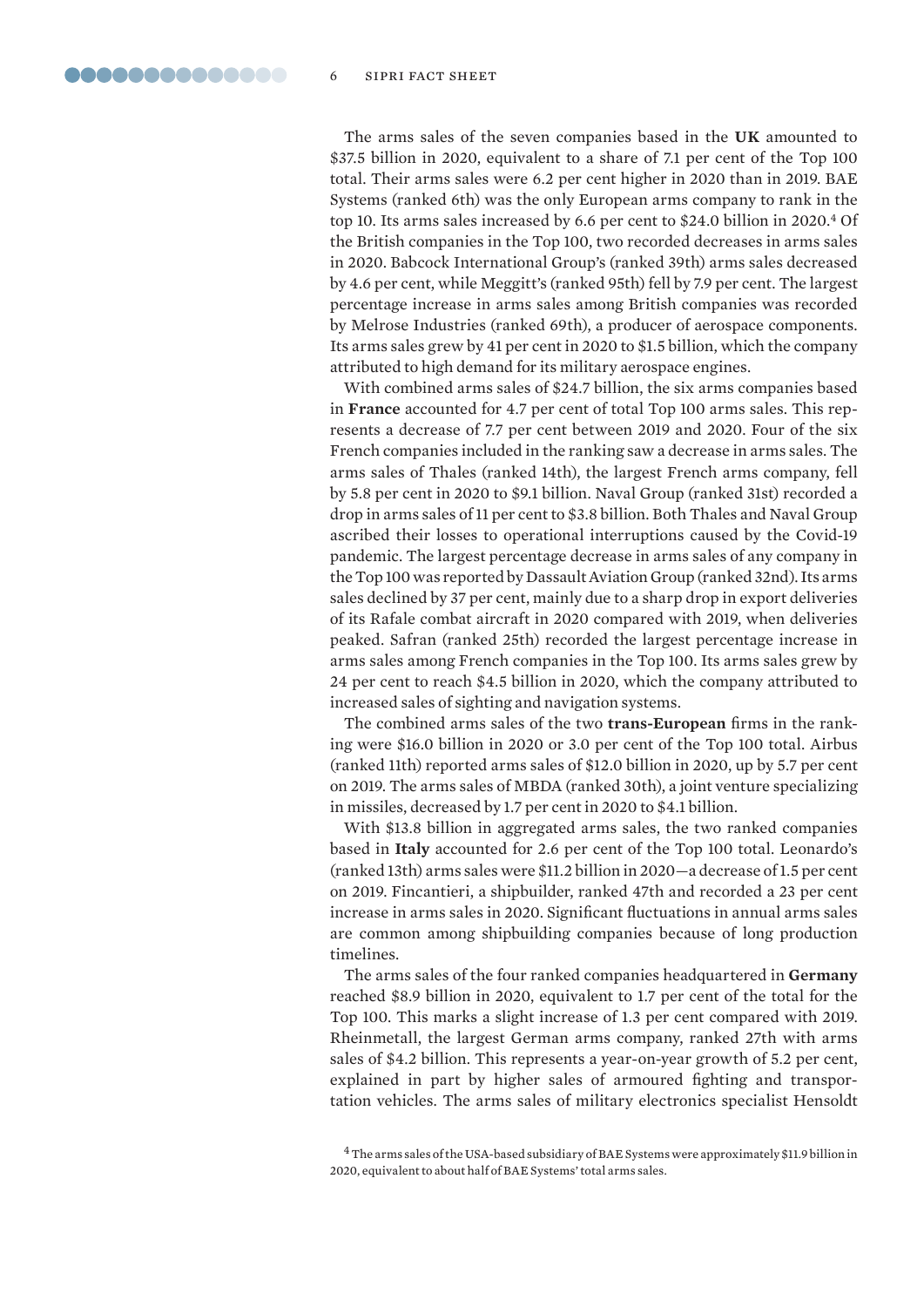(ranked 78th) also grew in 2020, by 7.9 per cent. The other two German companies recorded a decline in arms sales in 2020. The arms sales of shipbuilder ThyssenKrupp (ranked 55th) and land systems manufacturer Krauss-Maffei Wegmann (ranked 70th) fell by 3.7 per cent and 7.5 per cent, respectively.

The five other European companies listed in the Top 100 for 2020 were Saab (**Sweden**), PGZ (**Poland**), UkrOboronProm (**Ukraine**), Navantia (**Spain**) and Kongsberg Gruppen (**Norway**).

#### Russia

The nine Russian companies in the ranking accounted for 5.0 per cent of total Top 100 arms sales in 2020.<sup>5</sup> Their combined arms sales fell from \$28.2 billion in 2019 to \$26.4 billion in 2020—a decrease of 6.5 per cent. This marks a continuation of the downward trend observed since 2017, when the aggregated arms sales of these nine firms peaked at \$31.5 billion. Russian arms sales fell in 2020 even though the Russian Government stated that it had provided assistance to the arms industry in order to dampen the negative effects of the Covid-19 pandemic.

Some of the sharpest declines in arms sales among the Top 100 were recorded by Russian firms. Almaz-Antey's (ranked 17th) arms sales decreased by 31 per cent, Russian Helicopters' (ranked 81st) by 13 per cent and United Shipbuilding Corporation's (ranked 33rd) by 11 per cent. This downturn can be attributed to several factors. For one, the State Armament Programme for 2011–20, a major modernization plan for the Russian armed forces, came to an end in 2020 and the funding allocated to arms procurement in the follow-up programme is lower in real terms. Furthermore, some arms export deliveries were delayed due to the pandemic, which may have contributed to the overall decline in Russian arms exports in 2020, thus driving down arms company revenues.

Despite these factors, some Russian companies increased their arms sales significantly in 2020. For example, United Aircraft Corporation's (ranked 21st) arms sales rose by 16 per cent, while those of KRET (ranked 58th) and Russian Electronics (ranked 71st) grew by 22 per cent and 39 per cent, respectively.

#### Other arms-producing countries and their companies

Collectively, the arms sales of companies in the Top 100 based outside the USA, China, Russia and Europe totalled \$43.1 billion in 2020—an increase of 3.4 per cent on 2019. This represents 8.1 per cent of the total arms sales of the Top 100. Five of these companies are based in Japan, four in South Korea, three each in Israel and India, and one each in Canada, Singapore, Turkey and the United Arab Emirates (UAE).

Together, the three companies based in **Israel** had arms sales of \$10.4 billion or 2.0 per cent of the Top 100 total. Their arms sales increased

<sup>5</sup>This is one fewer company than was included in the Top 100 for 2018. There was insufficient reliable data on High Precision Systems for it to be included in the SIPRI Arms Industry Database for the years 2019–20. The company ranked 46th in 2018.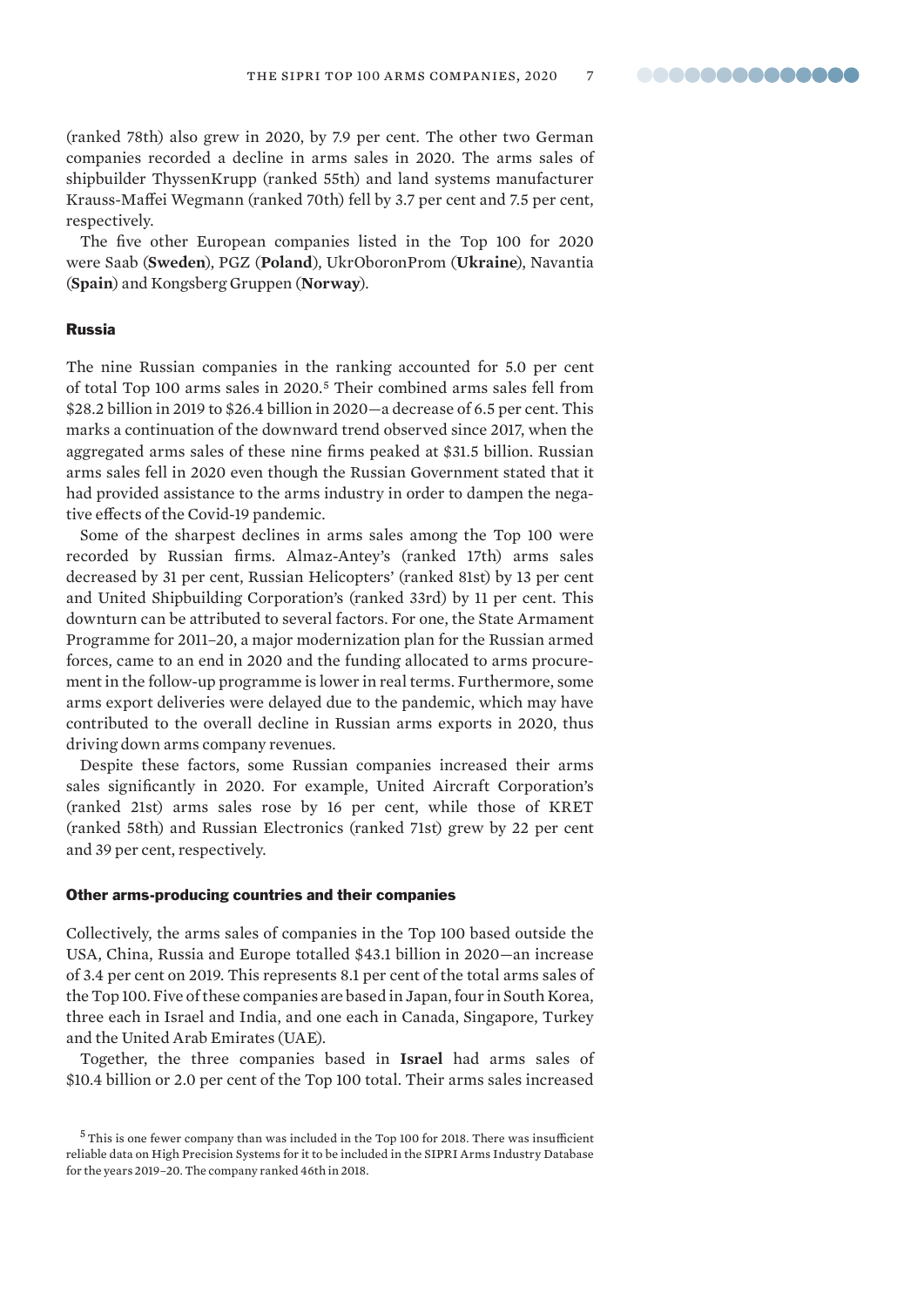by 3.3 per cent compared with 2019. The arms sales of Elbit Systems (ranked 28th) were \$4.2 billion in 2020, up by 1.4 per cent on 2019. This growth was mainly due to increased sales of military aircraft equipment and the acquisition of the Harris Night Vision business from L3Harris Technologies. The arms sales of Israel Aerospace Industries (ranked 35th) grew by 11 per cent in 2020 to reach \$3.5 billion. Rafael's arms sales fell by 2.2 per cent to \$2.7 billion in 2020, but it still climbed three ranks to 46th position in the Top 100.

The aggregated arms sales of the five companies headquartered in **Japan** were \$9.9 billion, equivalent to 1.9 per cent of the total for the Top 100. Their combined arms sales rose by 2.7 per cent in 2020 despite three companies recording decreases, namely Kawasaki Heavy Industries (ranked 53rd), IHI Corporation (ranked 90th) and Mitsubishi Electric Corporation (ranked 97th). These reductions were outweighed by substantial increases in the arms sales of Mitsubishi Heavy Industries (ranked 26th) and Fujitsu (ranked 76th). Mitsubishi Heavy Industries' arms sales grew by 11 per cent in 2020 to reach \$4.4 billion, while Fujitsu's were up by 23 per cent to \$1.3 billion.

With combined arms sales of \$6.5 billion in 2020, the four companies based in **South Korea** accounted for 1.2 per cent of the Top 100 total. Their arms sales were 4.6 per cent higher in 2020 than in 2019. Three companies recorded an increase in their arms sales in 2020. The arms sales of the largest South Korean arms company, Hanwha Aerospace (ranked 50th), rose marginally (by 0.3 per cent). The arms sales of LIG Nex1 (ranked 73rd) increased by 9.6 per cent to reach \$1.4 billion. The company only sells military products and does not appear to have been affected by the pandemic. Hanwha Corporation (ranked 85th) also recorded a signficant growth in arms sales (19 per cent), driven by its guided weapons business.

Three companies based in **India** were included in the 2020 ranking. Their aggregated arms sales of \$6.5 billion were 1.7 per cent higher in 2020 than in 2019 and accounted for 1.2 per cent of the Top 100 total. The arms sales of Hindustan Aeronautics (ranked 42nd) and Bharat Electronics (ranked 66th) increased by 1.5 per cent and 4.0 per cent, respectively. Indian Ordnance Factories' (ranked 60th) arms sales rose marginally (by 0.2 per cent). Domestic procurement has helped to shield Indian companies against the negative economic consequences of the pandemic. In 2020 the Indian Government announced a phased ban on imports of more than a hundred different types of military equipment to support domestic companies and enhance selfreliance in arms production.

EDGE (ranked 23rd) is a **UAE**-based conglomerate created in 2019 through the consolidation of 25 smaller entities. Its estimated arms sales reached \$4.8 billion in 2020. Aselsan (ranked 51st) is based in **Turkey** and had arms sales of \$2.2 billion in 2020, an increase of 12 per cent on 2019. The arms sales of **Singapore**-based ST Engineering (ranked 61st) amounted to \$1.9 billion in 2020. They were up by 14 per cent compared with 2019. CAE (ranked 98th), a flight-simulator company headquartered in **Canada**, had arms sales of \$910 million in 2020—a decrease of 8.6 per cent on 2019.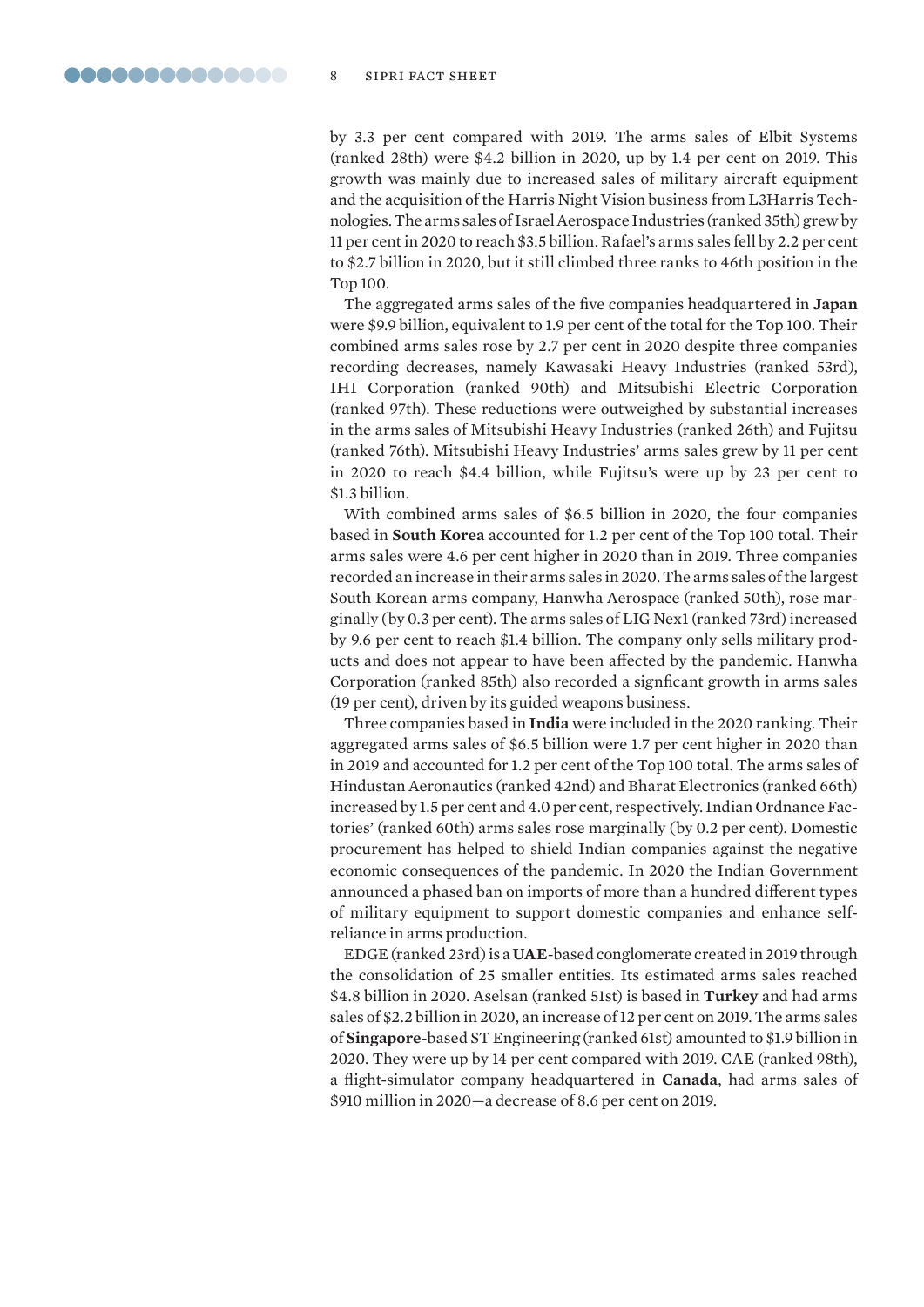

# Annex 1. The SIPRI Top 100 arms-producing and military services companies in the world, 2020

All sales figures are in millions of constant (2020) US dollars. Arms sales figures for 2020 are rounded to the nearest \$10 million.

|                |                          |                                                    |                                   |             |                |             |        | Arms        |
|----------------|--------------------------|----------------------------------------------------|-----------------------------------|-------------|----------------|-------------|--------|-------------|
| Rank $a$       |                          |                                                    |                                   |             |                | Change in   | Total  | sales as a  |
|                |                          |                                                    |                                   | Arms        | Arms           | arms sales, | sales, | % of total  |
| 2020           | 2019                     | Company $^b$                                       | Country <sup><math>c</math></sup> | sales, 2020 | sales, $2019d$ | 2019-20 (%) | 2020   | sales, 2020 |
| $\mathbf{1}$   | $\mathbf{1}$             | Lockheed Martin Corp.                              | <b>United States</b>              | 58210       | 54039          | 7.7         | 65398  | 89          |
| $\overline{2}$ | $\overline{\phantom{0}}$ | Raytheon Technologies <sup>e</sup>                 | <b>United States</b>              | 36780       | 39005          | $-5.7$      | 56587  | 65          |
| 3              | $\overline{2}$           | Boeing                                             | <b>United States</b>              | 32130       | 34090          | $-5.8$      | 58158  | 55          |
| $\overline{4}$ | 3                        | Northrop Grumman                                   | <b>United States</b>              | 30420       | 29664          | 2.5         | 36799  | 83          |
|                |                          | Corp.                                              |                                   |             |                |             |        |             |
| $\sqrt{5}$     | 5                        | General Dynamics Corp.                             | <b>United States</b>              | 25840       | 24872          | 3.9         | 37925  | 68          |
| 6              | 6                        | <b>BAE</b> Systems                                 | United Kingdom                    | 24020       | 22527          | 6.6         | 24714  | 97          |
| 7              | 8                        | <b>NORINCO</b>                                     | China                             | 17930       | 16049          | 12          | 70997  | 25          |
| 8              | $\overline{7}$           | <b>AVIC</b>                                        | China                             | 16980       | 17213          | $-1.4$      | 67923  | 25          |
| 9              | 9                        | CETC <sup>f</sup>                                  | China                             | 14610       | 15544          | $-6.0$      | 34302  | 43          |
| 10             | 10                       | L3Harris Technologies                              | <b>United States</b>              | 14190       | 14132          | 0.4         | 18194  | 78          |
| 11             | 13                       | Airbus                                             | Trans-European <sup>g</sup>       | 11990       | 11344          | 5.7         | 56893  | 21          |
| 12             | 12                       | CASIC <sup>f</sup>                                 | China                             | 11870       | 12207          | $-2.8$      | 37686  | 32          |
| 13             | 14                       | Leonardo                                           | Italy                             | 11160       | 11326          | $-1.5$      | 15286  | 73          |
| 14             | 16                       | Thales                                             | France                            | 9050        | 9604           | $-5.8$      | 19365  | 47          |
| 15             | 17                       | Huntington Ingalls                                 | <b>United States</b>              | 8240        | 7858           | 4.9         | 9361   | 88          |
|                |                          | Industries                                         |                                   |             |                |             |        |             |
| 16             | 18                       | Leidos                                             | <b>United States</b>              | 7340        | 6396           | 15          | 12297  | 60          |
| 17             | 15                       | Almaz-Antey                                        | Russia                            | 6040        | 8698           | $-31$       | 6571   | 92          |
| 18             | 20                       | Honeywell International                            | <b>United States</b>              | 5830        | 5411           | 7.7         | 32637  | 18          |
| 19             | 21                       | Booz Allen Hamilton                                | <b>United States</b>              | 5500        | 5218           | 5.4         | 7859   | 70          |
| 20             | 24                       | <b>CSGC</b>                                        | China                             | 5360        | 4749           | 13          | 33859  | 16          |
| 21             | 25                       | United Aircraft Corp. $f$                          | Russia                            | 4880        | 4201           | 16          | 5973   | 82          |
| 22             | 23                       | Rolls-Royce                                        | United Kingdom                    | 4870        | 4771           | 2.1         | 15159  | 32          |
| 23             | 22                       | EDGE <sup>f</sup>                                  | <b>UAE</b>                        | 4750        | 4679           | 1.5         | 5000   | 95          |
| 24             | 27                       | General Electric                                   | <b>United States</b>              | 4570        | 4457           | 2.5         | 76619  | 6.0         |
| 25             | 34                       | Safran                                             | France                            | 4510        | 3631           | 24          | 18805  | 24          |
| 26             | 33                       | Mitsubishi Heavy<br><b>Industries</b>              | Japan                             | 4420        | 3990           | 11          | 34657  | 13          |
| 27             | 32                       | Rheinmetall                                        | Germany                           | 4240        | 4031           | 5.2         | 6697   | 63          |
| 28             | 30                       | Elbit Systems                                      | Israel                            | 4240        | 4183           | 1.4         | 4663   | 91          |
| 29             | 31                       | <b>CACI</b> International                          | <b>United States</b>              | 4190        | 4061           | 3.2         | 6044   | 69          |
| $30\,$         | 29                       | $\ensuremath{\mathsf{MBDA}}$                       | Trans-European <sup>g</sup>       | $4\,050$    | 4120           | $-1.7$      | 4094   | 99          |
| 31             | 28                       | Naval Group                                        | France                            | 3750        | 4204           | $-11$       | 3788   | 99          |
| 32             | 19                       | Dassault Aviation Group                            | France                            | 3720        | 5891           | $-37$       | 6257   | 59          |
| 33             | 26                       | United Shipbuilding<br>Corp.                       | Russia                            | 3700        | 4155           | $-11$       | 4682   | 79          |
| 34             | 37                       | Textron                                            | <b>United States</b>              | 3530        | 3360           | 5.1         | 11651  | 30          |
| 35             | 44                       | Israel Aerospace                                   | Israel                            | 3510        | 3173           | 11          | 4184   | 84          |
|                |                          | Industries                                         |                                   |             |                |             |        |             |
| 36             | 39                       | Saab                                               | Sweden                            | 3390        | 3302           | 2.6         | 3848   | 88          |
| 37             | 36                       | <b>Science Applications</b><br>International Corp. | <b>United States</b>              | 3320        | 3370           | $-1.5$      | 7056   | 47          |
| $38\,$         | 35                       | Tactical Missiles Corp.                            | Russia                            | 3250        | 3213           | 1.1         | 3319   | 98          |
| 39             | 38                       | <b>Babcock International</b><br>Group              | United Kingdom                    | 3180        | 3332           | $-4.6$      | 5678   | 56          |
| 40             | 41                       | Perspecta                                          | <b>United States</b>              | 3160        | 3157           | $0.1\,$     | 4512   | 70          |
| 41             | $\equiv$                 | Amentum $^{fh}$                                    | <b>United States</b>              | 3090        | 3136           | $-1.5$      | 3700   | 83          |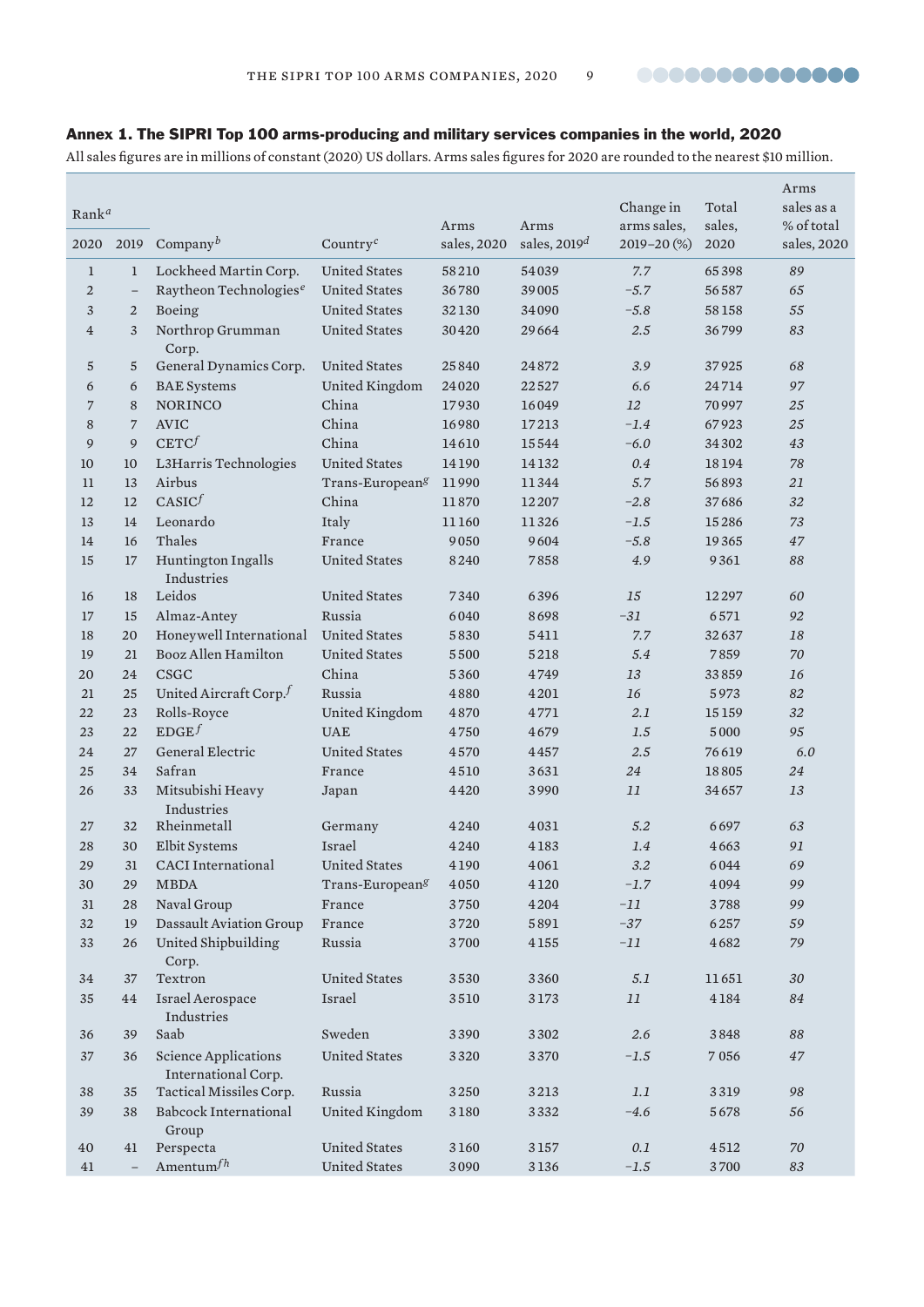| $Rank^a$ |          |                                    |                                              | Arms         | Arms           | Change in<br>arms sales,   | Total<br>sales,      | Arms<br>sales as a<br>% of total |
|----------|----------|------------------------------------|----------------------------------------------|--------------|----------------|----------------------------|----------------------|----------------------------------|
| 2020     | 2019     | Company <sup>b</sup>               | Country <sup><math>c</math></sup>            | sales, 2020  | sales, $2019d$ | 2019-20 (%)                | 2020                 | sales, 2020                      |
| 42       | 46       | <b>Hindustan Aeronautics</b>       | India                                        | 2970         | 2925           | 1.5                        | 3124                 | 95                               |
| 43       | 45       | <b>KBR</b>                         | <b>United States</b>                         | 2870         | 3005           | $-4.5$                     | 5767                 | 50                               |
| 44       | 42       | United Engine Corp. $f$            | Russia                                       | 2830         | 2872           | $-1.4$                     | 3883                 | 73                               |
| 45       | 47       | General Atomics $f$                | <b>United States</b>                         | 2760         | 2924           | $-5.6$                     | $\ddots$             | $\ddot{\phantom{0}}$             |
| 46       | 49       | Rafael                             | Israel                                       | 2690         | 2751           | $-2.2$                     | 2748                 | 98                               |
| $47\,$   | 54       | Fincantieri                        | Italy                                        | 2660         | 2171           | 23                         | 6701                 | 40                               |
| 48       | 52       | <b>CEA</b>                         | France                                       | 2520         | 2281           | 10                         | 5756                 | 44                               |
| 49       | 55       | Oshkosh Corp.                      | <b>United States</b>                         | 2260         | 2061           | 9.7                        | 6857                 | 33                               |
| 50       | 51       | Hanwha Aerospace                   | South Korea                                  | 2250         | 2244           | 0.3                        | 4510                 | 50                               |
| 51       | 53       | <b>ASELSAN</b>                     | Turkey                                       | 2200         | 1966           | 12                         | 2293                 | 96                               |
| 52       | 57       | TransDigm Group                    | <b>United States</b>                         | 2190         | 1959           | 12                         | 5103                 | 43                               |
| 53       | 50       | Kawasaki Heavy<br>Industries       | Japan                                        | 2180         | 2408           | $-9.5$                     | 13943                | 16                               |
| 54       | 48       | Bechtel Corp. $f$                  | <b>United States</b>                         | 2170         | 2711           | $-20$                      | 17600                | 12                               |
| 55       | 56       | ThyssenKrupp                       | Germany                                      | 1990         | 2067           | $-3.7$                     | 40400                | 4.9                              |
| 56       | 65       | Jacobs Engineering<br>Group        | <b>United States</b>                         | 1990         | 1706           | 17                         | 13567                | 15                               |
| 57       | 63       | ManTech International<br>Corp.     | <b>United States</b>                         | 1940         | 1736           | 12                         | 2518                 | $77\,$                           |
| 58       | 62       | KRET <sup>f</sup>                  | Russia                                       | 1940         | 1588           | 22                         | 2177                 | 89                               |
| 59       | 67       | Sierra Nevada Corp.                | <b>United States</b>                         | 1920         | 1614           | 19                         | 2383                 | 80                               |
| 60       | 58       | Indian Ordnance<br>Factories       | India                                        | 1900         | 1897           | 0.2                        | 1935                 | 98                               |
| 61       | 64       | <b>ST Engineering</b>              | Singapore                                    | 1890         | 1665           | 14                         | 5221                 | 36                               |
| 62       | 70       | Serco Group                        | United Kingdom                               | 1730         | 1509           | 15                         | 5449                 | 32                               |
| 63       | 61       | Korea Aerospace<br>Industries      | South Korea                                  | 1720         | 1748           | $-1.6$                     | 2384                 | 72                               |
| 64       | 59       | Fluor Corp.                        | <b>United States</b>                         | 1700         | 1838           | $-7.5$                     | 15669                | 11                               |
| 65       | 72       | <b>BWX</b> Technologies            | <b>United States</b>                         | 1670         | 1502           | 11                         | 2124                 | 78                               |
| 66       | 68       | Bharat Electronics <sup>f</sup>    | India                                        | 1630         | 1568           | 4.0                        | 1918                 | 85                               |
| 67       | 79       | DynCorp International <sup>f</sup> | <b>United States</b>                         | 1570         | 1299           | 21                         | $\ddot{\phantom{0}}$ | $\ddotsc$                        |
| 68       | 66       | PGZ                                | Poland                                       | 1490         | 1687           | $-12\,$                    | 1655                 | $90\,$                           |
| 69       | 94       | Melrose Industries                 | United Kingdom                               | 1470         | 1043           | 41                         | 11244                | 13                               |
| 70       | 71       | Krauss-Maffei<br>Wegmann $f$       | Germany                                      | 1410         | 1525           | $-7.5$                     | 1482                 | 95                               |
| 71       | 87       | Russian Electronics                | Russia                                       | 1400         | 1006           | 39                         | 1489                 | 94                               |
| 72       | 74       | Parsons Corp.                      | <b>United States</b>                         | 1380         | 1371           | 0.7                        | 3919                 | 35                               |
| 73       | 80       | LIG Nex1                           | South Korea                                  | 1360         | 1241           | 9.6                        | 1360                 | 100                              |
| 74       | 76       | Vectrus<br>Aerojet Rocketdyne      | <b>United States</b><br><b>United States</b> | 1330         | 1340           | $-0.8$                     | 1396                 | 96                               |
| 75<br>76 | 81<br>92 | Fujitsu $f$                        | Japan                                        | 1330<br>1320 | 1249<br>1072   | $6.5\,$<br>$23\,$          | 2073<br>33625        | 64<br>3.9                        |
| $77\,$   | 77       | <b>UkrOboronProm</b>               | Ukraine                                      | 1320         | 1295           | $2.0\,$                    | 1387                 | 95                               |
| 78       | 86       | Hensoldt                           | Germany                                      | 1270         | 1177           | 7.9                        | 1376                 | 92                               |
| 79       | 90       | Curtiss-Wright Corp.               | <b>United States</b>                         | 1260         | 1096           | 15                         | 2391                 | 53                               |
| 80       | 95       | QinetiQ                            | United Kingdom                               | 1240         | 1043           | $\ensuremath{\textit{19}}$ | 1638                 | 76                               |
| 81       | 69       | Russian Helicopters                | Russia                                       | 1210         | 1385           | $-13$                      | 2023                 | 60                               |
| 82       | 88       | Moog                               | <b>United States</b>                         | 1200         | $1\,107$       | 8.4                        | 2885                 | 41                               |
| 83       | 82       | Nexter                             | France                                       | 1190         | 1197           | $-0.6$                     | 1254                 | 95                               |
| 84       | 78       | Navantia                           | Spain                                        | 1180         | 1310           | $-10$                      | 1241                 | 95                               |
| 85       | 99       | Hanwha Corp.                       | South Korea                                  | 1170         | 983            | 19                         | 3398                 | $34\,$                           |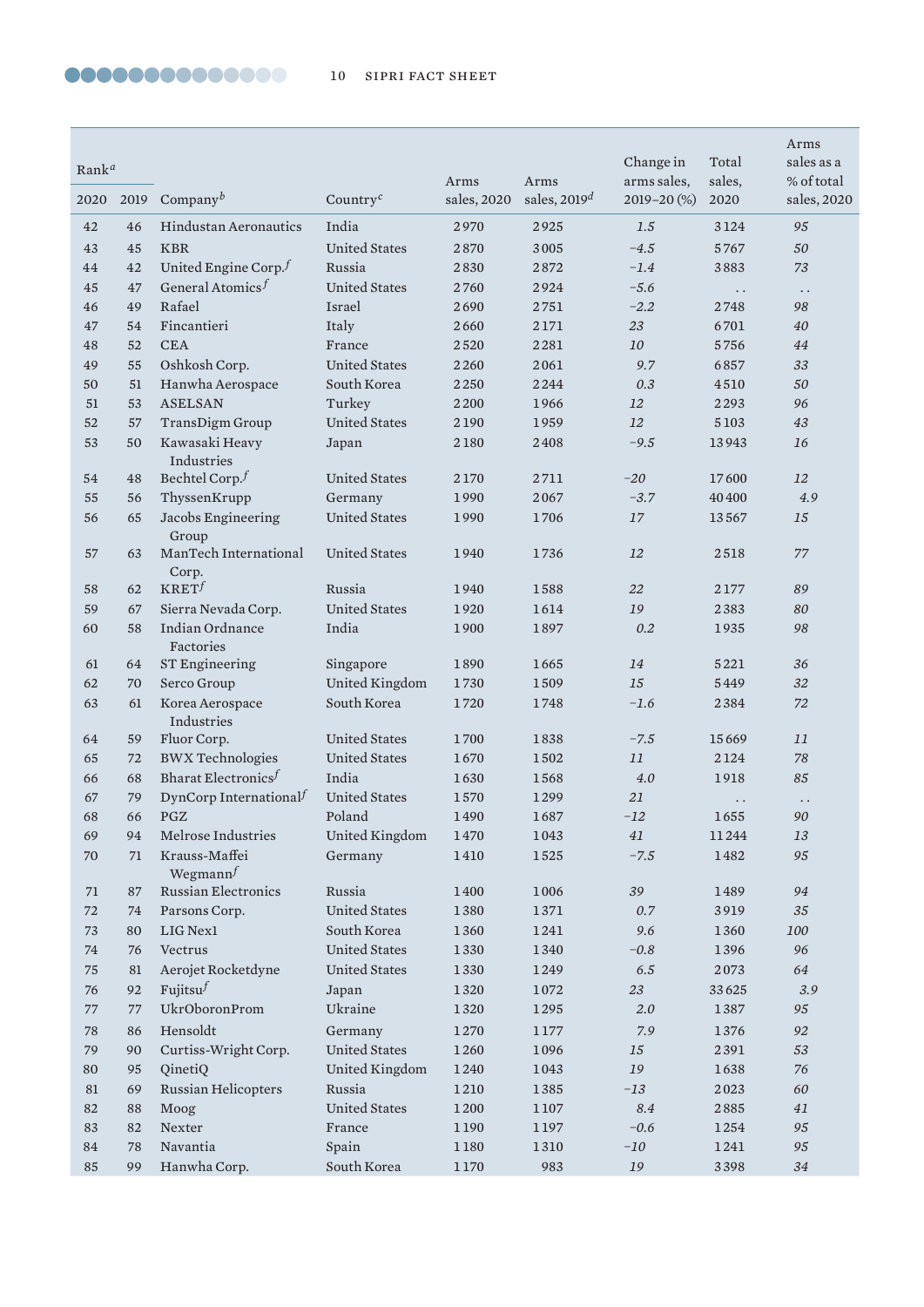**00000000000000** 

| Rank <sup>a</sup> |      |                                          |                                   | Arms        | Arms           | Change in<br>arms sales, | Total<br>sales, | Arms<br>sales as a<br>% of total |
|-------------------|------|------------------------------------------|-----------------------------------|-------------|----------------|--------------------------|-----------------|----------------------------------|
| 2020              | 2019 | Company <sup>b</sup>                     | Country <sup><math>c</math></sup> | sales, 2020 | sales, $2019d$ | $2019 - 20$ (%)          | 2020            | sales, 2020                      |
| 86                | 85   | UralVagonZavod                           | Russia                            | 1110        | 1062           | 4.5                      | 1921            | 58                               |
| 87                | 89   | Pacific Architects and<br>Engineers      | <b>United States</b>              | 1090        | 1096           | $-0.6$                   | 2715            | 40                               |
| 88                | 118  | Ball Corp.                               | United States                     | 1080        | 751            | 44                       | 11781           | 9.2                              |
| 89                | 101  | Teledyne Technologies                    | <b>United States</b>              | 1050        | 985            | 6.6                      | 3086            | 34                               |
| 90                | 84   | IHI Corp. $^f$                           | Japan                             | 1040        | 1184           | $-12$                    | 10425           | 10                               |
| 91                | 100  | Amphenol Corp.                           | <b>United States</b>              | 1030        | 1005           | 2.5                      | 8559            | 12                               |
| 92                | 73   | United Launch Alliance $f$               | <b>United States</b>              | 1020        | 1452           | $-30$                    | 2000            | 51                               |
| 93                | 104  | <b>Howmet Aerospace</b>                  | <b>United States</b>              | 1020        | 904            | 13                       | 5259            | 19                               |
| 94                | 102  | The Aerospace Corp.                      | <b>United States</b>              | 1000        | 964            | 3.7                      | 1150            | 87                               |
| 95                | 91   | Meggitt                                  | United Kingdom                    | 980         | 1064           | $-7.9$                   | 2159            | 46                               |
| 96                | 96   | ViaSat                                   | <b>United States</b>              | 960         | 1036           | $-7.3$                   | 2256            | 43                               |
| 97                | 103  | Mitsubishi Electric<br>Corp <sup>f</sup> | Japan                             | 920         | 970            | $-5.1$                   | 39261           | 2.3                              |
| 98                | 98   | <b>CAE</b>                               | Canada                            | 910         | 996            | $-8.6$                   | 2224            | 41                               |
| 99                | 115  | <b>Mercury Systems</b>                   | <b>United States</b>              | 910         | 772            | 18                       | 924             | 98                               |
| 100               | 110  | Kongsberg Gruppen                        | Norway                            | 900         | 776            | 16                       | 2719            | 33                               |

. . = data not available; – = not ranked in 2019; AVIC = Aviation Industry Corp. of China; CETC = China Electronics Technology Group Corp.; Corp. = corporation; CSGC = China South Industries Group Corp.; NORINCO = China North Industries Group Corp; UAE = United Arab Emirates.

*Notes*: Percentage shares and changes calculated using the data in this table may not precisely correspond to those stated due to rounding.

Other Chinese companies may have been among the Top 100 in 2020, but there was insufficient data to include them in the ranking. For further detail on methodology see 'About the SIPRI Arms Industry Database' in this fact sheet.

*<sup>a</sup>*Companies are ranked according to the value of their arms sales at the end of what SIPRI considers to be their financial year. Rankings for 2019 are based on updated figures for arms sales in the latest version of the SIPRI Arms Industry Database (Dec. 2021). They may differ from those published in any earlier SIPRI publication owing to continual revision of data, most often because of changes reported by the company itself and sometimes because of improved estimations.

*<sup>b</sup>* Holding and investment companies with no direct operational activities are not treated as arms companies, and arms companies owned by them are listed and ranked as if they were parent companies. Company names and structures are listed as they were at the end of their financial year. Major revisions are explained in these notes.

*<sup>c</sup>*Country refers to the country in which the ownership and control structures of the company are located, i.e. the location of a company's headquarters.

*<sup>d</sup>* To allow easier comparison between years, all sales figures—including for arms sales in 2019—are given in constant (2020) US dollars.

*<sup>e</sup>*Raytheon Technologies is the result of a merger between Raytheon Company and United Technologies Corp. Its arms sales figure for 2019 is pro forma, i.e. it is the combined 2019 arms sales of Raytheon Company and United Technologies Corp.

 $f$ The arms sales figure for this company is an estimate with a high degree of uncertainty.

*<sup>g</sup>*Trans-European refers to companies whose ownership and control structures are located in more than one European country.

*<sup>h</sup>*Amentum acquired the arms sales division of AECOM in 2020. The rank and sales for Amentum for 2019 refer to those of AECOM.

*Source*: [SIPRI Arms Industry Database,](https://www.sipri.org/databases/armsindustry) Dec. 2021.